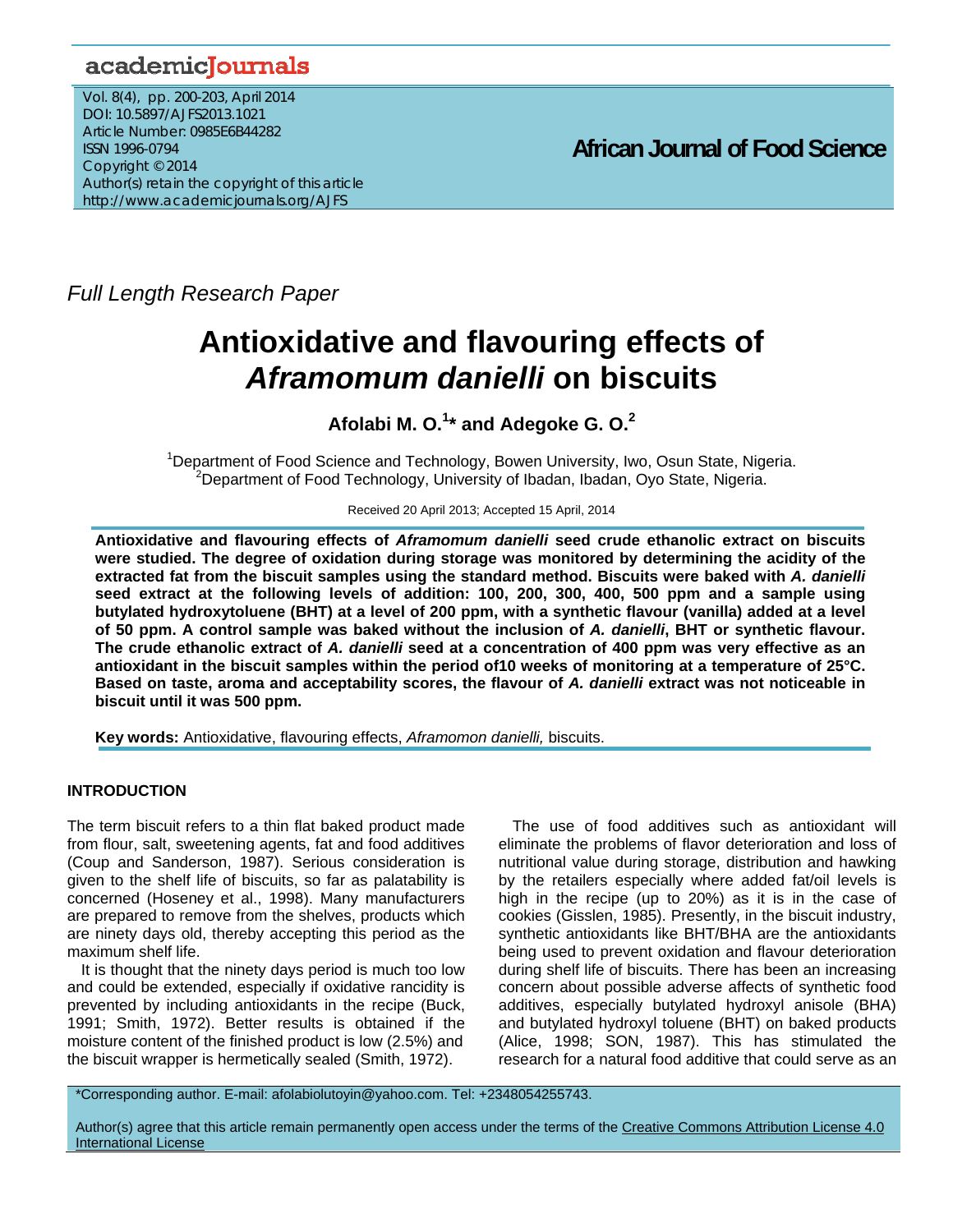antioxidant in such products. Example of the additives that may be used as substitutes is *Aframomon danielli*. *A. danielli* has been reported to have antioxidant and antimicrobial properties in addition to its flavour (Adegoke and Gopala Krishna, 1998; Adegoke et al., 2000a, b). The objective of this study was to investigate the possibility of replacing synthetic antioxidants (BHA and BHT) in baked biscuits with *A. danielli* seeds extract.

#### **MATERIALS AND METHODS**

*A. danielli* seeds, soft wheat flour and other ingredients were procured from a local market in Ibadan, Oyo state, Nigeria. Specially refined palm oil sample (free from any antioxidant and anti microbial agent) were obtained from a local manufacturer of vegetable oil and the equipment and facilities of a local bakery in Ibadan were used to bake the biscuit samples.

#### **Spice preparation**

*A. danielli* seed were sorted, cleaned, dried and pulverized in attrition mills, after which the powdered spice were packed in polythene bags. Then after, 25.1 g of the powdered spices was weighed into flask and refluxed in the soxhlet apparatus for 3 h, using 95% ethanol as the solvent (Adegoke et al., 2000). Solvent was evaporated off at 80°C to give the antioxidant extract.

#### **Biscuit ingredients and baking**

#### *Biscuit recipe*

The biscuits were produced using the method described by Akpapunam and Derbe (1994). The basic recipe was 100 g flour, 31 g vegetable oil, 10 g sugar, 2 eggs, 1 g baking powder. The dried ingredients were weighed and mixed manually till well blended.

Vegetable oil was added and rubbed in until uniform. The egg was added and the dough formed was kneaded manually on a flat table until a smooth consistency was obtained. The dough was cut out into round shapes using biscuit cutter. The dough pieces were transferred into greased bakery trays and baked in a hot oven at 160°C for 15 min. The biscuits were cooled on racks, packaged in sealed cellophane film and stored at 25°C. Various biscuit samples were baked as follows:

1. A control sample was baked with no anti oxidant (BHT), synthetic flavour and *A.danielli.*

2. The second set of samples were baked with *A. danielli* at the following level of addition: 100, 200, 300, 400 and 500 ppm.

3. The last sample was baked with BHT at a level of 200 ppm with a synthetic flavour (vanilla) added at a level of 50 ppm.

#### **Analysis of samples**

#### *Chemical analysis*

The acidity of extracted fat was determined using the method of Onwuka (2005) as follows: About 25 g of the powdered biscuits was weighed into flask and refluxed in the soxhlet apparatus for 3 h, using 95% ethanol as the solvent. Solvent was evaporated off at 80°C to give the extracted oil from the biscuits and the weight of the extracted oil was determined. To the oil in the flask were added

mixture of 25 ml diethyl ether, 25 ml 95% ethanol and 1 ml phenolphthalein solution (1%), carefully neutralized with 0.1 M NaOH. The resulting solution was titrated with aqueous 0.1 M NaOH with constant shaking until a pink colour which persisted for 15 s was obtained.

The acidity (as palmitic acid) = Titre (ml)  $\times$  5.61 / weight of sample of biscuit used

The moisture content of baked biscuit samples were determined using AOAC (1984) method. The energy value of biscuit samples was determined using the oxygen bomb calorimeter as described by Anon (1960).

#### *Sensory evaluation*

The sensory evaluation of the freshly baked biscuit samples was conducted using multiple comparison test (Larmond, 1977). A panel of 20 judges assessed the biscuit samples for aroma, taste and overall acceptability. The samples were scored using a 6 point hedonic scale where 6 represented excellent and 1 represented very poor. The results were analyzed using analysis of variance (Snedecor, 1956).

## **RESULTS AND DISCUSSION**

#### **Effects of moisture content on biscuits at ambient condition**

The moisture content values obtained for the baked biscuits ranged between 2.5±0.01 and 2.7± 0.72%. The Standard Organization of Nigeria (1987) set a standard of 5.0% max and with lower value, the condition for safe keeping being enhanced. The moisture content is fairly low for each sample from week 0 to week 10, an indication that the samples were well preserved against moisture (Table 1).

## **Effects of treatment on energy value under ambient condition**

Table 2 shows the data obtained for energy value for various samples. There were no appreciable differences in energy value over the period of examination among the treatment except for control and sample with 100 ppm level of addition of *A. danielli*.

This was probably due to the fact that there had been no appreciable reduction in protein, carbohydrate and fat level due to activities of micro organisms and enzymes reaction that might have degraded the nutrients.

#### **Effects of treatment on the sensory score of the biscuit samples**

The result of the physical assessments (Table 3) conducted by the panel of 10 on the taste, aroma, and overall acceptability indicated that the assessors rated the aroma of the biscuit sample without any significant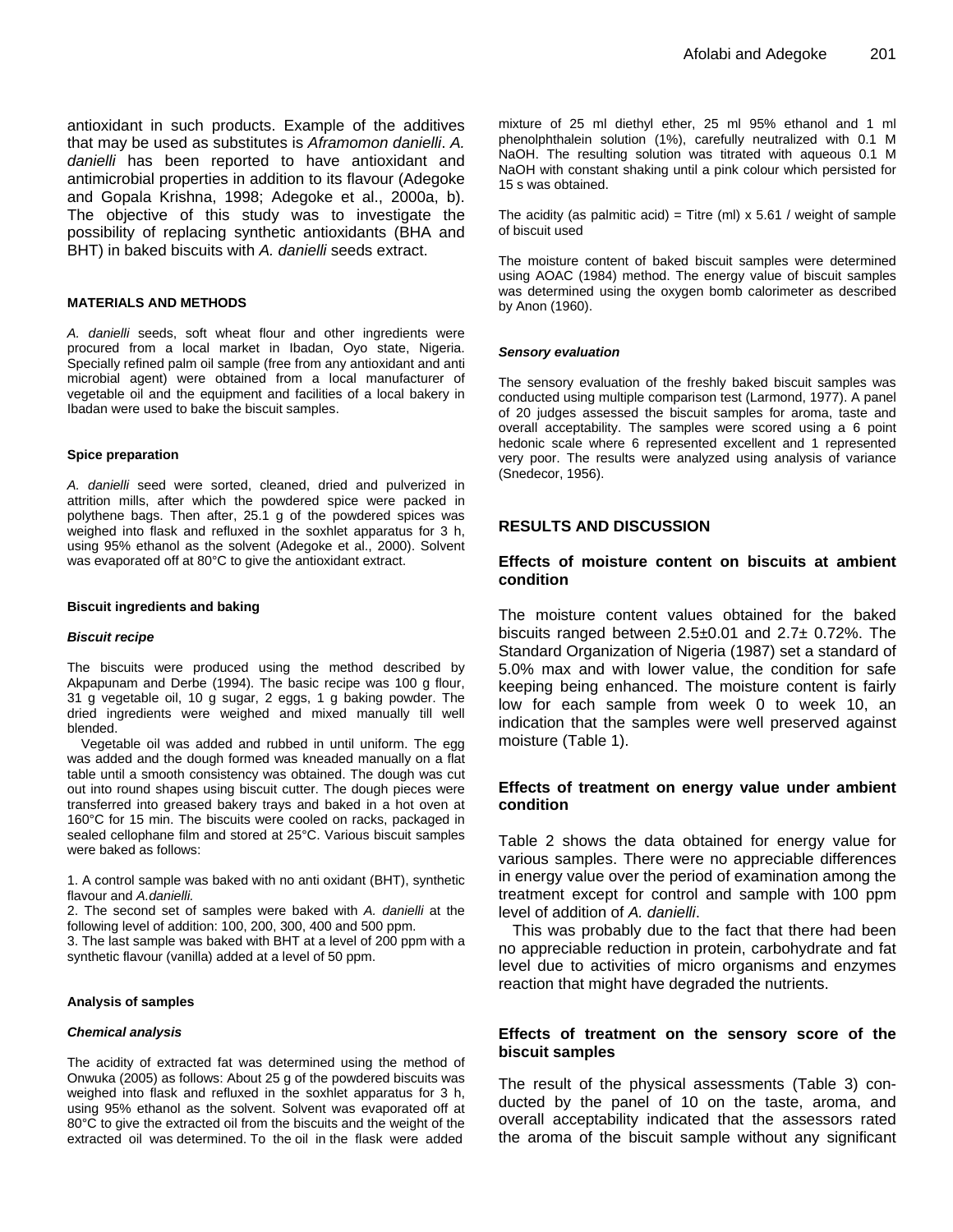| Week | <b>Control</b> | 100 ppm A. danielli | $200$ ppm<br>A. danielli | 300 ppm<br>A. danielli | $400$ ppm<br>A. danielli | 500 ppm<br>A. danielli | 200 ppm BHA/BHT |
|------|----------------|---------------------|--------------------------|------------------------|--------------------------|------------------------|-----------------|
| 0    | $2.5 \pm 0.01$ | $2.5 \pm 0.05$      | $2.5 \pm 1.20$           | $2.5 \pm 0.03$         | $2.5 \pm 0.16$           | $2.5 \pm 0.60$         | $2.6 \pm 0.34$  |
| 2    | $2.5 \pm 0.10$ | $2.5 \pm 0.03$      | $2.5 \pm 0.84$           | $2.5 \pm 0.05$         | $2.5 \pm 0.63$           | $2.5 \pm 0.71$         | $2.5 \pm 0.76$  |
| 4    | $2.5 \pm 0.03$ | $2.6 \pm 0.40$      | $2.6 \pm 0.02$           | $2.6 \pm 0.71$         | $2.6 \pm 0.14$           | $2.6 \pm 0.89$         | $2.5 \pm 0.59$  |
| 6    | $2.6 + 9.10$   | $2.6 \pm 0.39$      | $2.5 \pm 0.11$           | $2.6 \pm 0.83$         | $2.5 \pm 0.09$           | $2.5 \pm 0.67$         | $2.5 \pm 0.52$  |
| 8    | $2.6 \pm 0.20$ | $2.6 \pm 0.07$      | $2.6 \pm 0.29$           | $2.7 \pm 0.12$         | $2.7 \pm 0.14$           | $2.7 \pm 0.50$         | $2.6 \pm 0.43$  |
| 10   | $2.6 \pm 0.30$ | $2.7 \pm 0.11$      | $2.7 \pm 0.31$           | $2.7 \pm 0.99$         | $2.6 \pm 0.97$           | $2.6 \pm 0.67$         | $2.7 \pm 0.72$  |

**Table 1.** Moisture content (%) of sample during storage at ambient condition.

\*Mean of three readings ± standard deviation.

**Table 2.** Effects of treatment with *A.danielli* on energy value of biscuits under ambient condition.

| Week | <b>Control</b> | $100$ ppm | $200$ ppm | 300 ppm      | 400 ppm  | 500 ppm      | <b>BHA/BHT</b> |
|------|----------------|-----------|-----------|--------------|----------|--------------|----------------|
| 0    | 670+23         | 680±30.   | 700±20    | $675 \pm 10$ | $650+25$ | 660±50       | $690+20$       |
| 2    | 650±10         | $680+10$  | $690+30$  | $650+10$     | $675+25$ | $695+35$     | $680+15$       |
| 4    | $600+25$       | 660±20    | $670+20$  | $660+20$     | $685+40$ | $645+10$     | $690+25$       |
| 6    | $580+33$       | 650+27    | $685+17$  | 670±15       | $690+23$ | $670+22$     | $700+18$       |
| 8    | $590+22$       | 640+21    | $685+19$  | $650+19$     | $720+13$ | $675 + 33$   | 670±43         |
| 10   | 570±13         | $620+32$  | 710±10    | $670+27$     | $690+17$ | $665 \pm 17$ | $650+37$       |

\*Mean of three readings ± standard deviation.

**Table 3.** Effects of treatment on the sensory scores of biscuits sample.

| <b>Sensory attribute</b> | <b>Control</b> | $100$ ppm        | $200$ ppm        | 300 ppm          | 400 ppm       | 500 ppm          | 200 ppm BHA/BHT 500 ppm vanilla |
|--------------------------|----------------|------------------|------------------|------------------|---------------|------------------|---------------------------------|
| Taste                    | 27c<br><u></u> | 3.9 <sup>b</sup> | $3.4^{\circ}$    | $2.5^\circ$      | $2.6^\circ$   | 4.2 <sup>a</sup> | $4.3^{\circ}$                   |
| Aroma                    | $3.9^{\rm a}$  | 3.8 <sup>a</sup> | 3.8 <sup>a</sup> | 3.4 <sup>a</sup> | $3.4^{\circ}$ | 3.3 <sup>a</sup> | 3.3 <sup>a</sup>                |
| Overall acceptability    | $2.5^{\circ}$  | $2.6^{\circ}$    | $3.6^\circ$      | $2.8^{\circ}$    | $2.6^{\circ}$ | $4.3^{\circ}$    | 4.3 <sup>a</sup>                |

Means within a row followed by the same letters are not significantly different at 5% level of probability of Turkey's test.

difference for all the samples, and the sensory evaluation for taste result indicated that *A. danielli* (500 ppm) and the vanilla flavoured biscuit were most preferred. The result of overall acceptability show that the sample with 500 ppm *A. danielli* was *the* most acceptable sample while the control and sample with 100 ppm *A. danielli* was not acceptable at 5% level of significant.

## **Effects of treatment on acidity of extracted fat of the biscuit**

Figure 1 gave the acidity of the extracted fat of the biscuits baked with varying levels of *A. danielli* antioxidant extracts (100-500 ppm), BHT at 200 ppm and the control (with the exclusion of *A. danielli*, BHT and any synthetic flavour).

The result shows a steady increase in acidity of extracted fat with time in the control sample. *A. danielli* was more

effective at higher concentration. The critical addition point of *A. danielli* was 400 ppm. At this concentration, the effectiveness to control lipid oxidation was comparable to that of BHT.

The antioxidative properties of the seeds extract are due to the presence of antioxidant compounds in the extract which have the ability to scavenge the lipid peroxyl radicals generated in the biscuits during storage. Such compounds are phenolic compounds that are naturally present in the seeds (Adegoke et al., 2000; Afolabi et al., 2011).

## **Conclusion**

From this study, it was found that the inclusion of the extract of *A. danielli* in biscuit recipe at a concentration of 400 ppm was found to be effective as an antioxidant, it was however discovered that the flavour of the extract is